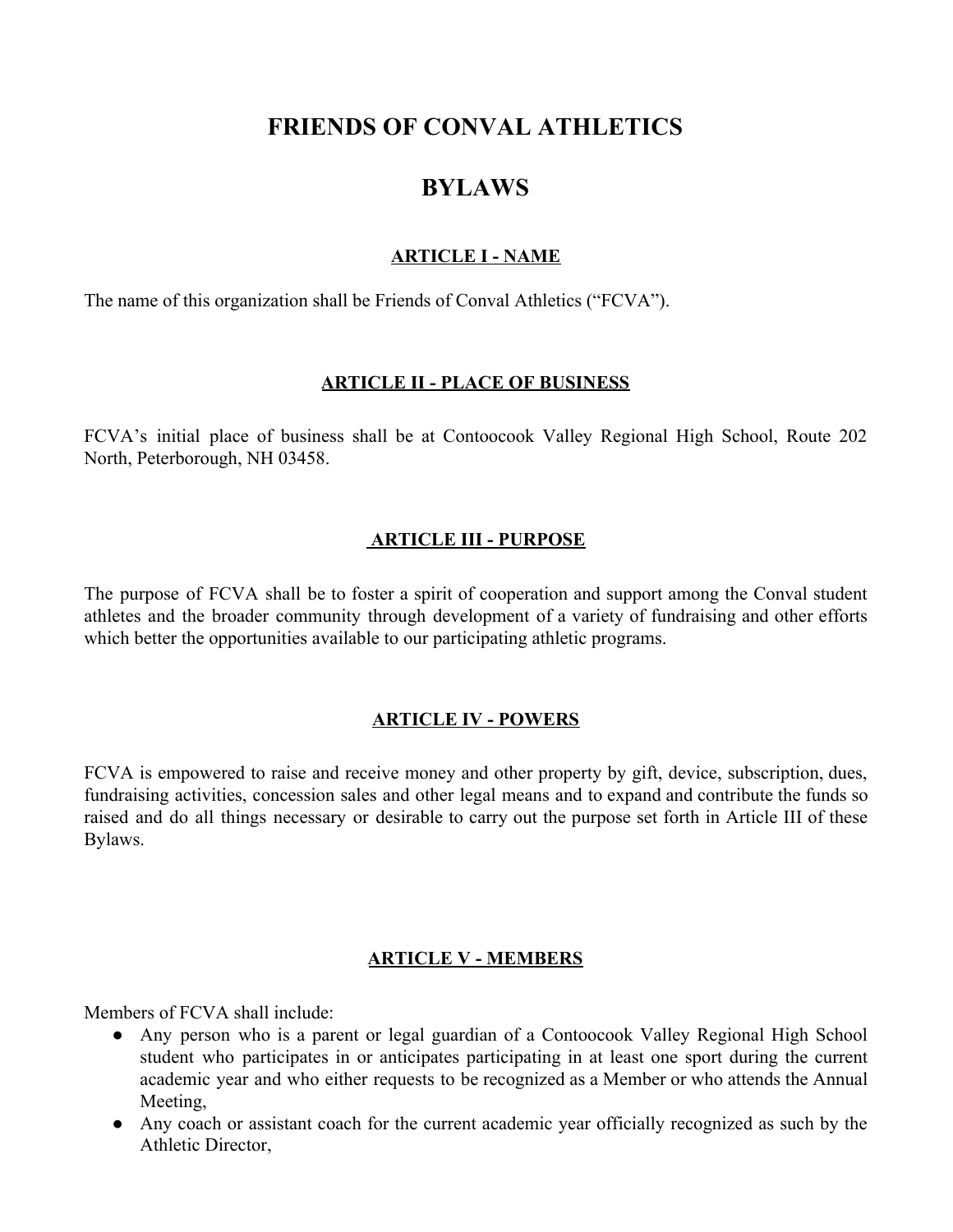- Employees of the school district,
- Residents of the school district at least eighteen years of age, or
- Any other person recognized as such following a separate Executive Board vote on a case-by-case basis, such vote to be completed at the Board meeting most immediately following an expression of interest in such designation by any such person
- The Executive Board retains the right to exclude from membership any otherwise eligible person to be decided by majority vote of Officers present at any Executive Board meeting.

Members shall be responsible for electing Officers and advising the Executive Board as solicited by the President.

# **ARTICLE VI - OFFICERS**

**Officers**. The Officers shall consist of a President, a Vice President, a Treasurer, a Secretary, a Volunteer Chair, a Fundraising Chair, a Communications Chair, a Concessions Chair and such other Officers as the Executive Board may choose to elect. There shall be at least five and no more than eleven Officers at any time. All Officers are expected to attend all Executive Board and Annual Meetings as much as is practicable, with teleconference or similar methods recognized as acceptable forms of participation.

- (a) Election. The Officers and the at-large members shall be elected by a majority of the voting membership present at the Annual Membership Meeting held annually in May. All elected Officers must be current members of the organization.
- (b) Nominations. The President, with concurrence of the Executive Board, shall present a slate of nominees (who have agreed to serve) for positions of Officers. Additional candidates may be nominated from the floor at the Annual Membership Meeting.
- (c) Terms of Office. Each Officer shall be elected to a one-year term of office coinciding with FCVA's fiscal year beginning 8/1 through 7/31 of the following year. An individual may not serve in the same capacity for more than four consecutive terms, with the exception of Treasurer, which is for no more than six consecutive terms.
- (d) Team/Sport Representation. Each sport shall be represented by no more than two Officers at any time, with male and female teams of the same sport counting as distinct for this purpose. For clarity, should an Officer have a child who participates in more than one sport, or more than one child participating in different sports, that Officer may define their participation in FCVA through the sport of their choosing.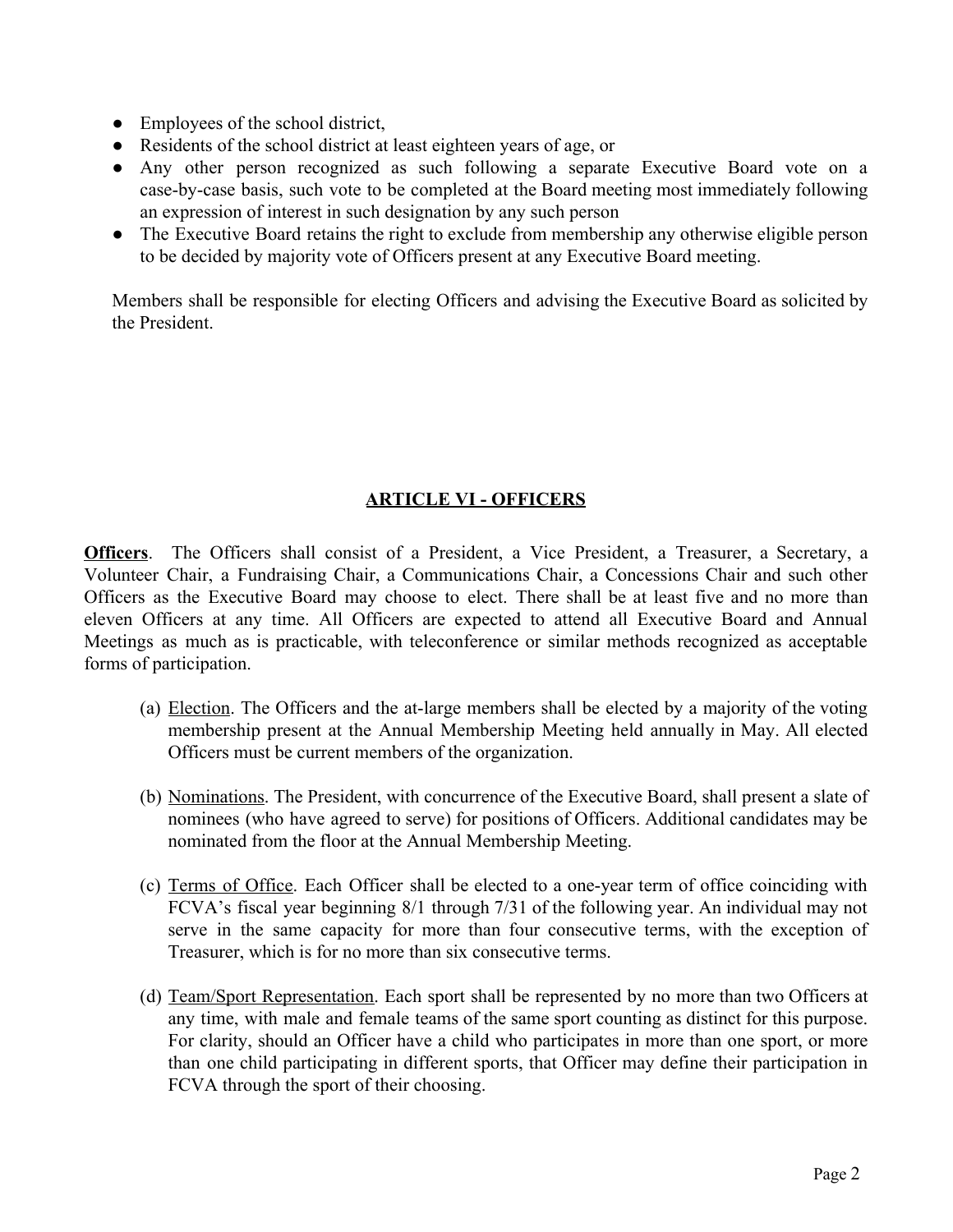- (e) Vacancy. The President, with the approval of the Executive Board, shall appoint any Officer vacancy, other than the Presidency. A vacancy in the office of the President shall be filled by a majority vote of the Executive Board at their first meeting after the vacancy occurs.
- (f) Removal of Officer: An Officer may be removed from the Board within their current term by two-thirds vote of the Executive Board at a Board Meeting.

### **Duties of Officers**.

- (a) President. The President shall oversee all FCVA operations and responsibilities, including but not necessarily limited to:
	- (1) Schedule all meetings, produce agendas and chair all FCVA meetings
	- (2) Guide policy to remain equitable to participating sports in proportion to their contribution to the success of FCVA and its purpose
	- (3) Communicate with School District staff and Board Members
	- (4) Direct the efforts of other Officers
- (b) Vice President. The Vice President shall perform all of the duties of the President in his/her absence and shall be responsible as the primary liaison for Member communications to the Board.
- (c) Secretary. The Secretary shall keep a record of all the proceedings of the organization, compile and distribute materials for Executive Board and Annual Member Meetings, and shall maintain copies of all regulatory, tax and similar records as required for FCVA.
- (d) Treasurer. The Treasurer shall:
	- (1) Maintain accounting principles and practices
	- (2) To the degree practicable, develop methodologies and records to track relative individual sport contributions to the overall mission of FCVA
	- (3) Make disbursements from the general fund and shall pay expenses over \$200 as approved by the Executive Board
	- (4) Make disbursements from the general fund and shall pay reasonably incurred expenses of under \$200, informing the Executive Board of such expenditures at Board Meetings
	- (5) Provide monthly financial reports to the Executive Board
	- (6) Coordinate establishment, compile and produce all financial and related reports required by State or Federal regulatory agencies as well as filing and maintenance of similar records as required by FCVA
	- (7) Share information and copies of all regulatory, tax and similar record as required for FCVA with the secretary
- (e) Volunteer Chair. The Volunteer Chair shall head the Volunteer Committee and coordinate staffing and support activities for fundraising activities, implement and coordinate participant reporting as established by the Treasurer and/or the Executive Board and assist Fundraising Chair in event development and administration.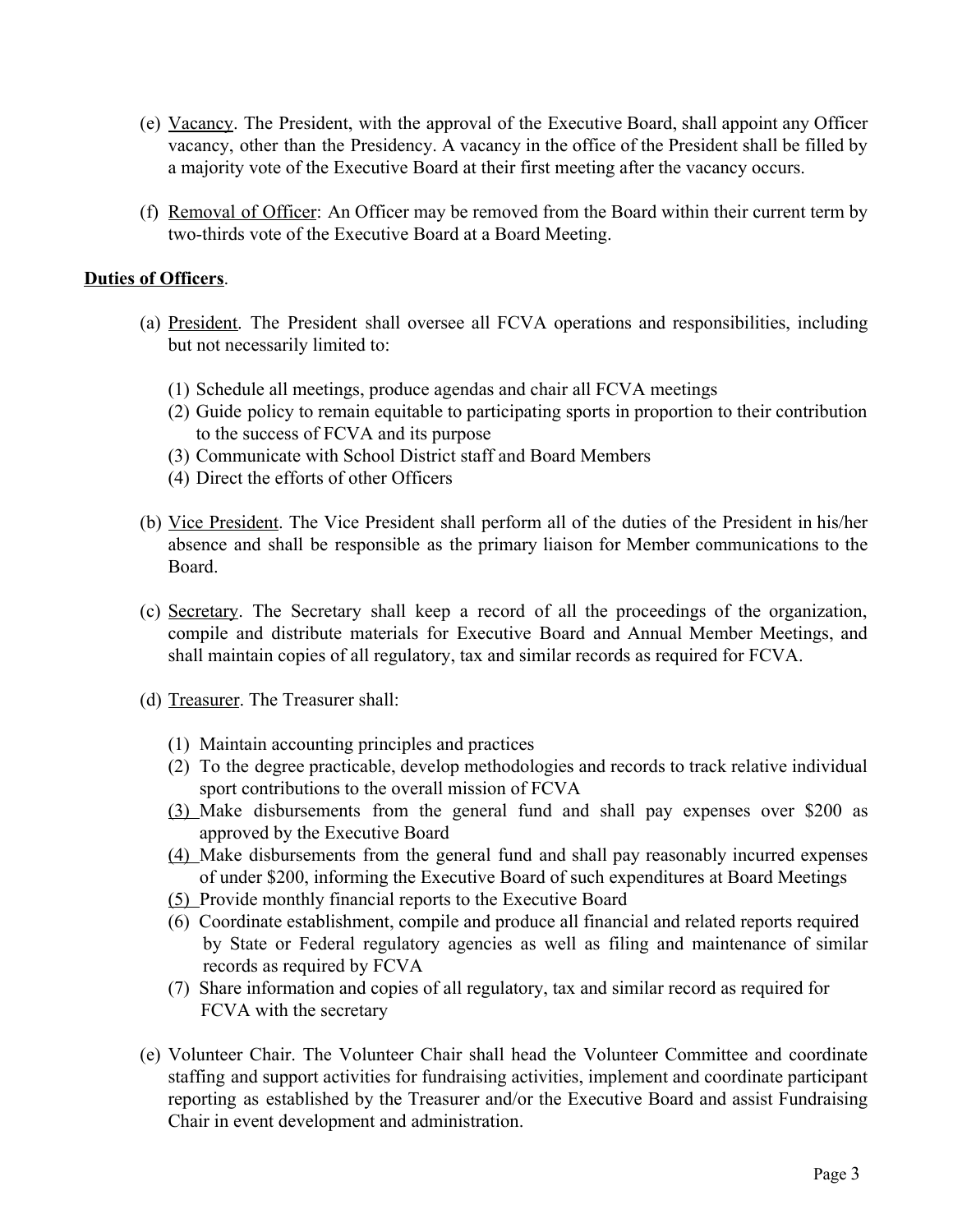- (f) Fundraising Chair. The Fundraising Chair shall head the Fundraising Committee and implement and manage fundraising and related activities as agreed upon the Executive Board, work with the Treasurer to develop financial controls for each activity and report of each activity to the Executive Board.
- (g) Communications Chair. The Communications Chair shall coordinate all efforts to promote FCVA activities both within the membership as well as the broader community. This shall include promotion of fundraising activities as well as other duties as defined by the Executive Board.
- (h) Concessions Chair. The Concessions Chair shall coordinate with the Volunteer Chair and the Treasurer in order to maintain the various FCVA concessions locations.

### **ARTICLE VII – EXECUTIVE BOARD**

#### **Executive Board**.

- (a) The Executive Board shall consist of all Officers of FCVA and shall be responsible to act on behalf of FCVA in the management of the business affairs of the organization, except for matters decided by a vote in the Annual Membership Meeting, and
- (b) The district Athletic Director and High School Principal shall serve as non-voting members of the Executive Board with the purpose of providing advice and guidance on all matters under FCVA consideration

#### **Duties of Executive Board. The Executive Board shall:**

- (a) Approve the expenditure of all general funds over \$200 per request
- (b) Approve the creation and dissolution of all necessary Committees and Chairpersons
- (c) Set the time and date of the Annual Membership Meetings and give members timely notification
- (d) Approve goals, review operating plans and organizational goals annually (Internal Controls checklist, FCVA Operational budget and Conflict of Interest Statement)
- (e) If action on behalf of FCVA is necessary before it is reasonable to convene the Annual Membership Meeting, the President shall take such action based on the majority vote of the Executive Board. A report of the action taken shall be made at the next Annual Membership Meeting
- (f) Approve original or amendments of FCVA by-laws.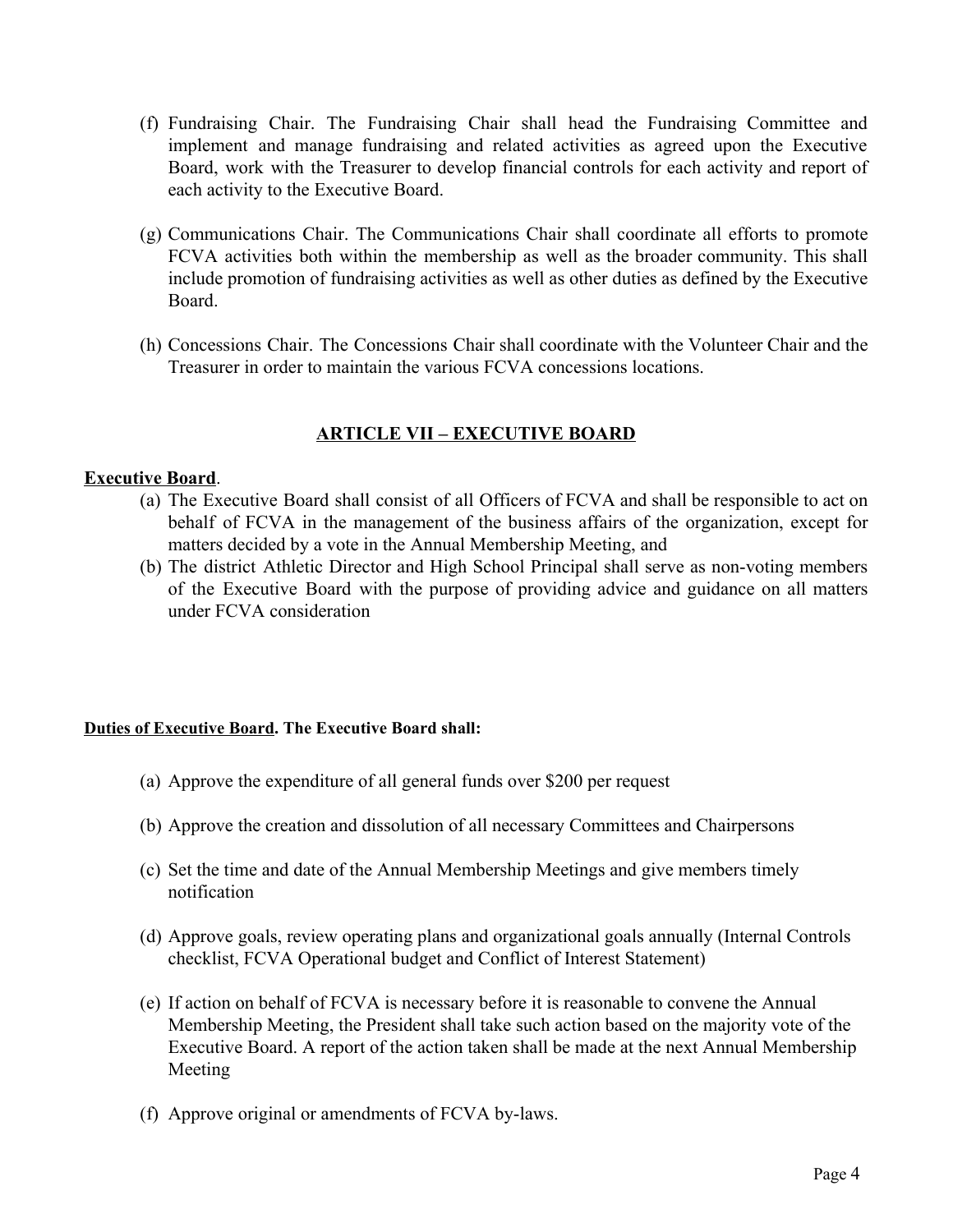# **ARTICLE VIII - STANDING COMMITTEES**

**Standing Committees**. Standing Committees are those required to function throughout the year. Chairpersons shall be the applicable Officer as elected during the Annual Membership meeting or, if required, appointed by the President. Standing Committees and their primary functions follow. Standing Committee Chairpersons shall recruit as many members as necessary to accomplish the responsibility of the Committee. The Chairperson shall also keep a historical file of the year's proceedings, financial records, vendor contacts, etc., for turnover to his/her successor. At the end of each fiscal year, these committee records should be turned over to the Executive Board for subsequent assignment to the Committee Chairperson successor.

**Fundraising Committee** The Fundraising Committee shall determine, develop, organize and implement all fundraising activities of FCVA. Fundraising activities shall be approved by the Executive Board prior to implementation.

**Volunteer Committee**. The Volunteer Committee shall be responsible for generating and organizing volunteer assistance in support of fundraising and other endeavors of FCVA.

# **ARTICLE IX - MEETINGS**

**Annual Membership Meeting**. The Annual Membership Meeting shall be held in May of each year unless otherwise specified by the Executive Board. Any change to the Annual Membership Meeting date, time or location shall be announced a minimum of two weeks in advance of the proposed change.

**Voting at the Annual Membership Meeting**. Members shall be eligible to vote on FCVA matters as determined by the Executive Board at the Annual Meeting provided they are (i) in attendance at the time of each vote, or (ii) provide their vote on any matter to the Vice President in writing prior to the vote, in which case the Vice President will submit each such vote on members behalf and submit member's written verification to the Executive Board.

**General Meetings**. General Meetings shall be as determined by the Executive Board and reasonable notice will be provided to the Membership. Meetings shall be open to all interested persons.

**Meetings of the Executive Board**. Meetings of the Executive Board may be called by the President at any time. Notice of the date, time, and place of Executive Board meetings shall be furnished to each Executive Board member by the Secretary by mail, telephone, messenger, or other reasonable means at least twenty-four hours in advance of the meeting unless the time, date, and place of the meeting has been previously fixed by vote of the Executive Board, or unless waiver of notice of the meeting has been signed by every Executive Board member and filed with the Secretary.

**Meetings by Telephone or Similar Communications**. Members of the Executive Board may participate in a meeting by means of conference telephone, electronic mail, or similar communications equipment by means of which all Officers participating in such meeting shall constitute presence in person by such director at such meeting.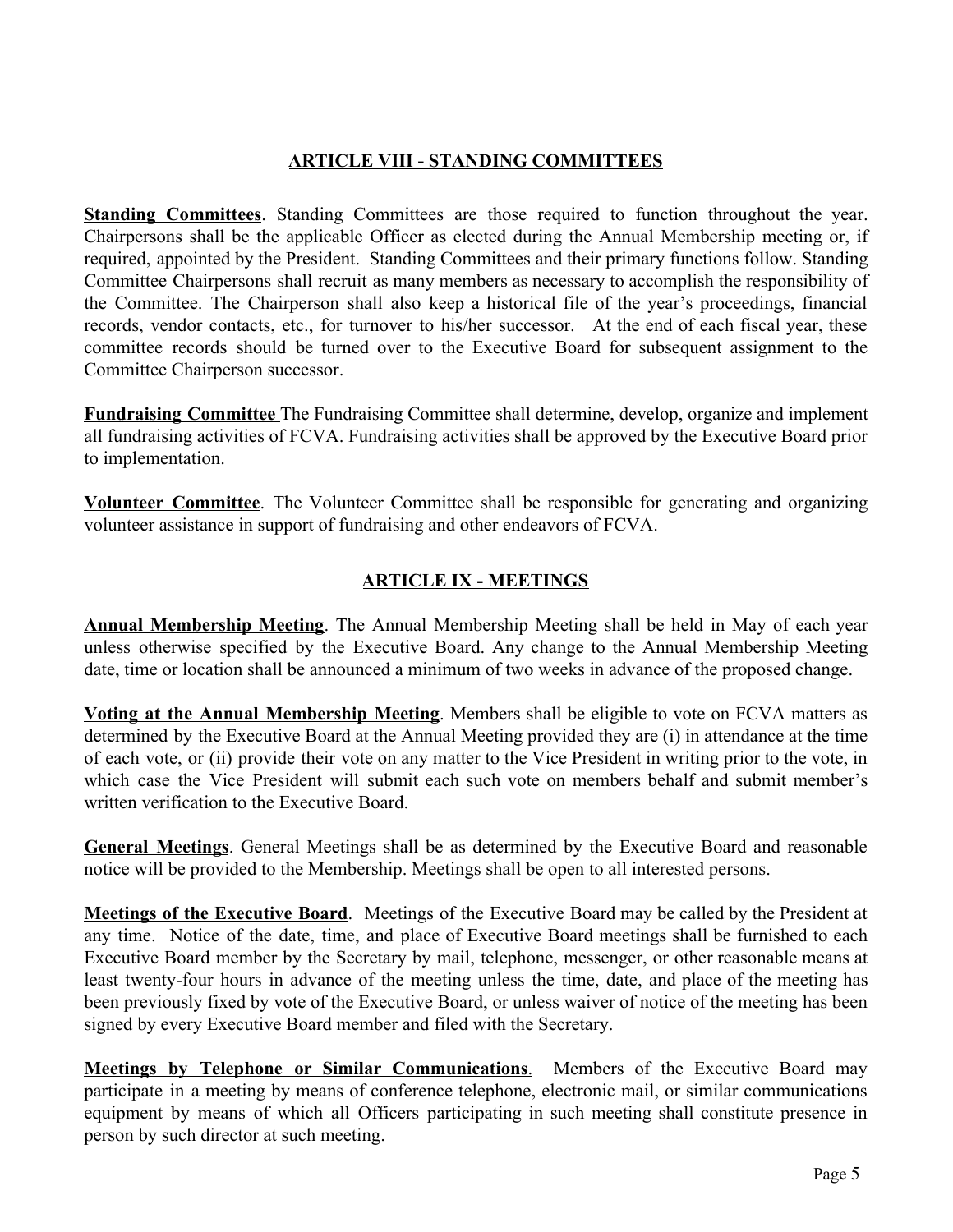**Quorum.** At least fifty percent (50%) of the Executive Board members then in office shall constitute a quorum in the case of a meeting of the Executive Board; and a majority of those present at a meeting, and entitled to vote, shall decide any matter properly brought before the meeting.

#### **ARTICLE X – PARTICIPATING SPORTS**

Any sports team's participation in FCVA is voluntary to be decided by that sport, with notice of interest communicated to FCVA Vice President in writing by the coach or similar representative of each sport. Unless granted an exception by the Executive Board, enrollment shall take place at the beginning of each fiscal year for interested sports. Any sports team that has joined FCVA and is operating at Contoocook Valley Regional High School which wishes to participate in fundraising and similar supportive endeavors for their teams must participate through the processes and procedures defined by FCVA unless granted a written waiver by FCVA and approved by the Athletic Director.

Participating Sports:

| Basketball (boys)      | 2014 |
|------------------------|------|
| Basketball (girls)     | 2014 |
| Unified Basketball     | 2017 |
| <b>Cross Country</b>   | 2014 |
| Field Hockey           | 2014 |
| Golf                   | 2019 |
| Lacrosse (boys)        | 2014 |
| Lacrosse (girls)       | 2014 |
| Soccer (boys)          | 2014 |
| Soccer (girls)         | 2014 |
| Softball               | 2015 |
| Spirit                 | 2014 |
| Track (indoor/outdoor) | 2014 |
| Tennis (boys)          | 2018 |
| Volleyball             | 2014 |
| Wrestling              | 2014 |
|                        |      |

Grandfathered fundraisers as of May 2014:

Alpine: Crotched Mountain Ski pass sale (last held 2012) Basketball: Alumni Tournament Nordic: Concessions for Winter ski meets Track: Spring Fling 5K run Spirit: 3 car washes, Yankee candle sales (fall), Selling beads at football games, Hosting Spirit Competition (fall), Baby Sitting Night (winter), Cheer camp (winter), Money Calendar (winter)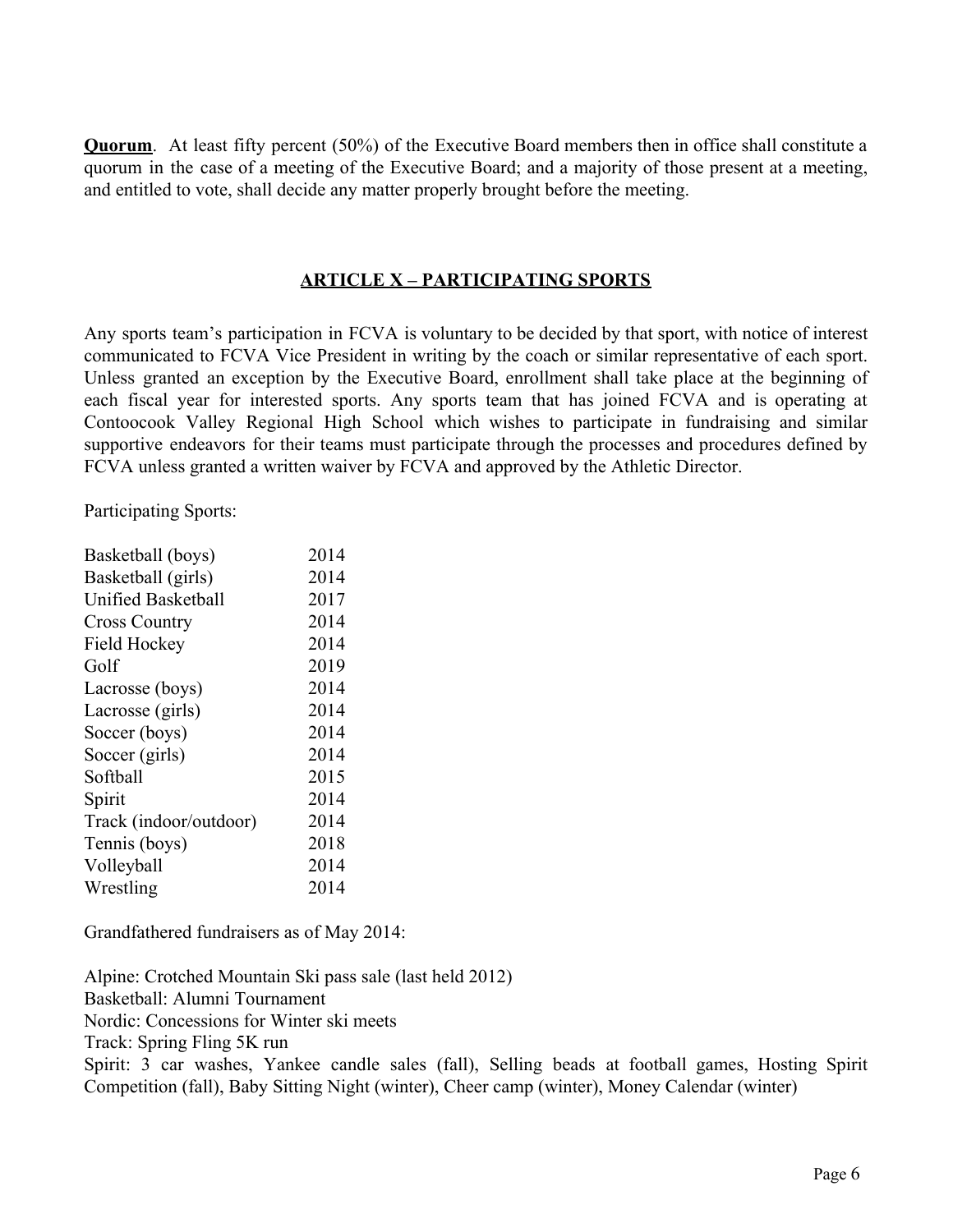### **ARTICLE XI – SEPARATION FROM FCVA**

Teams who participate through FCVA and subsequently wish to disassociate from FCVA and establish a separate organization of comparable purpose may only do so with Executive Board approval through majority vote. At such time FCVA, with approval of the Athletic Director, shall have sole discretion as to disposition of any funds associated, in whatever form, with that specific team.

### **ARTICLE XII - FISCAL YEAR**

The fiscal year of FCVA shall be the twelve-month period ending July 31 of each year. Annual financial reports shall be based on this twelve-month period.

# **ARTICLE XIII – CONFLICT OF INTEREST POLICY**

FCVA will maintain a written Conflict of Interest Policy as approved by the Executive Board.

### **ARTICLE XIV - DISSOLUTION**

Should FCVA cease to operate as a legal entity, all of the funds will be distributed equitably as determined by the Executive Board to all participating sports then supported by FCVA.

# **ARTICLE XV - AMENDMENTS**

These Bylaws may be amended by two thirds vote of the Executive board at any annual, scheduled or special meeting called for the purpose of acting upon a proposed amendment, provided that no such amendment shall become effective until it has been approved at the Annual Membership Meeting.

# **ARTICLE XVI - FINANCIAL/CREDIT CARD POLICY**

FCVA will maintain a written Financial/Credit Card Policy as approved by the Executive Board.